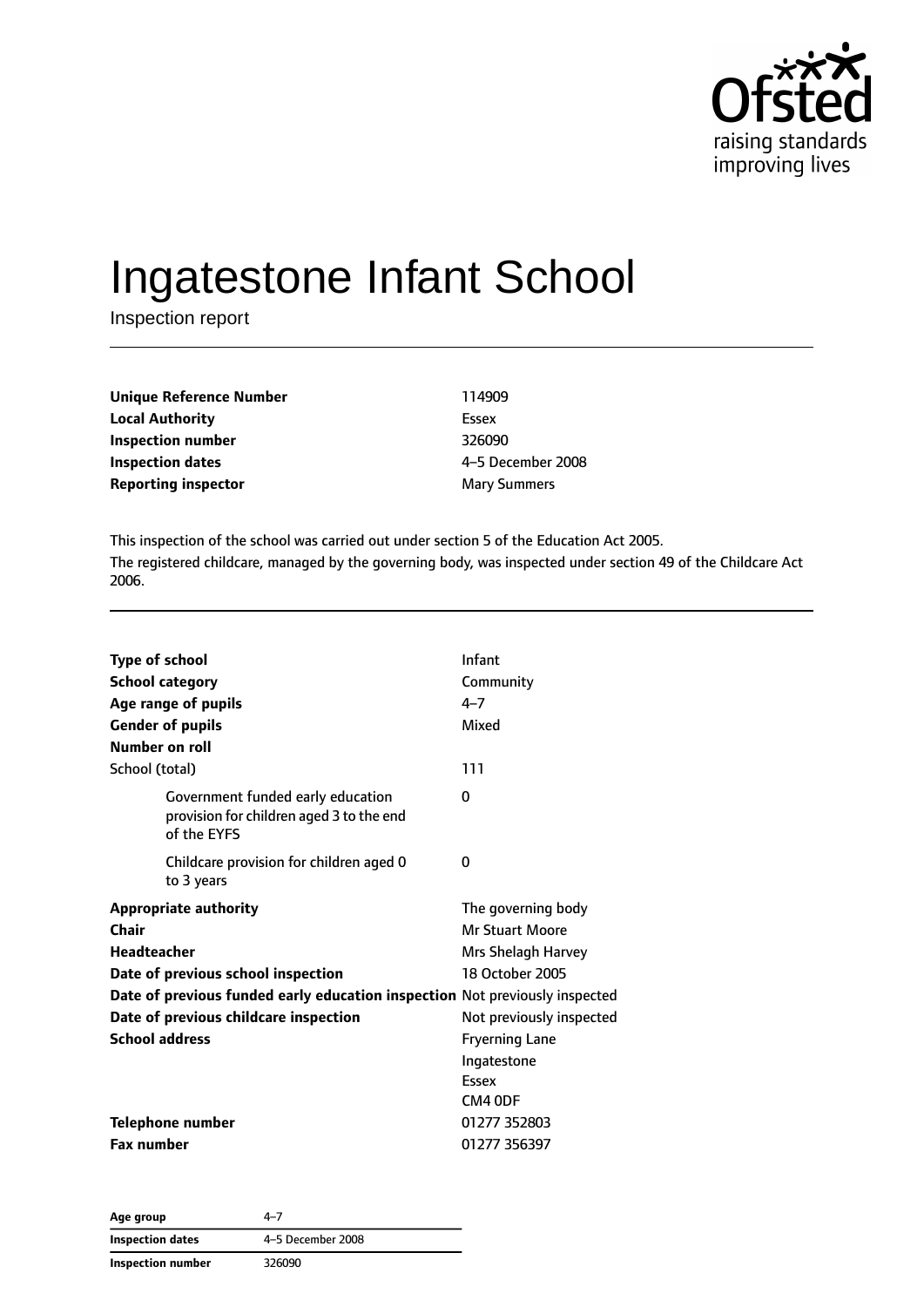.

<sup>©</sup> Crown copyright 2008

Website: www.ofsted.gov.uk

This document may be reproduced in whole or in part for non-commercial educational purposes, provided that the information quoted is reproduced without adaptation and the source and date of publication are stated.

Further copies of this report are obtainable from the school. Under the Education Act 2005, the school must provide a copy of this report free of charge to certain categories of people. A charge not exceeding the full cost of reproduction may be made for any other copies supplied.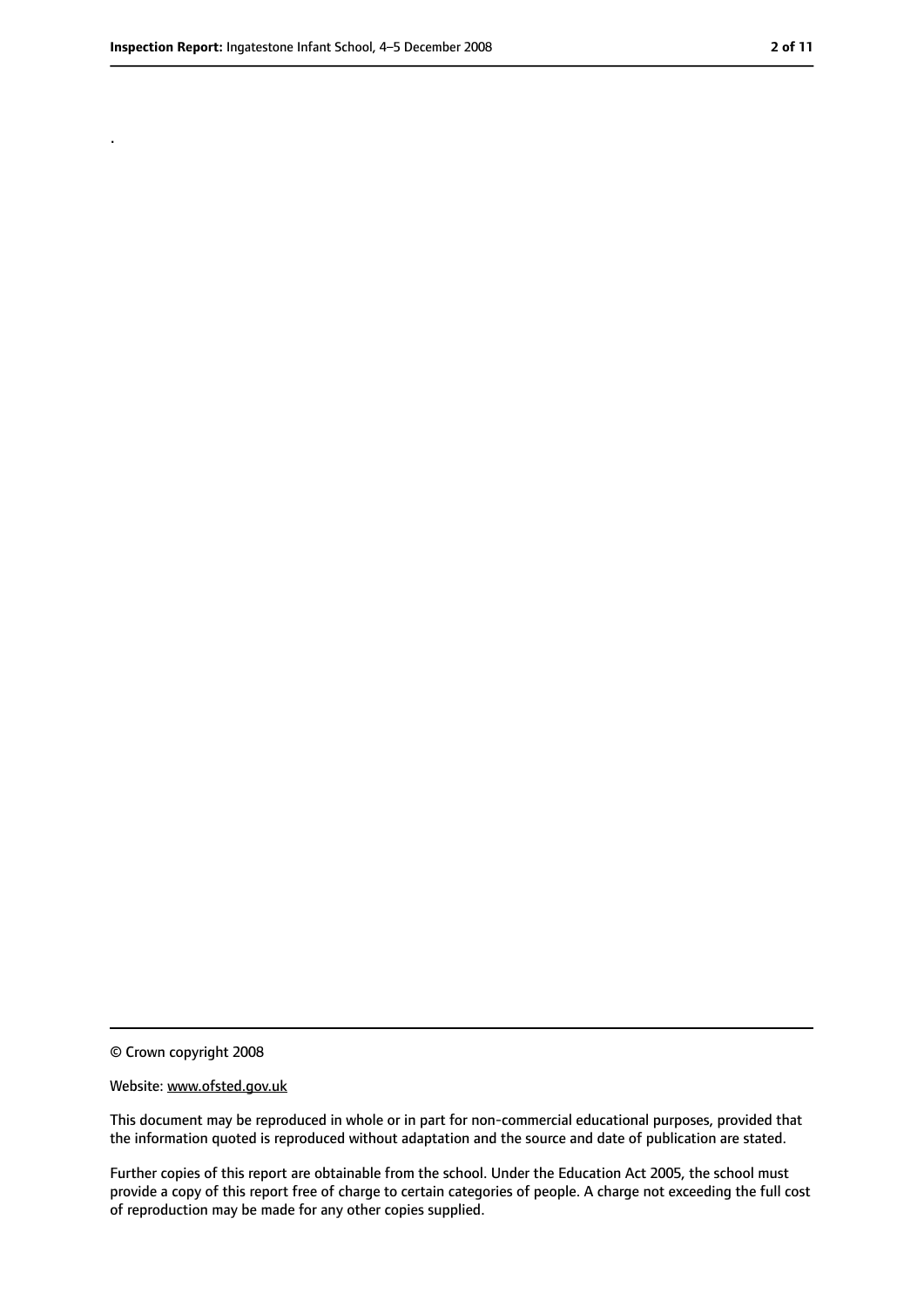# **Introduction**

The inspection was carried out by and Additional Inspector.

#### **Description of the school**

The school is smaller than average although the roll is rising. Most pupils come from the village of Ingatestone although a few travel in from further afield. All are from White British backgrounds. The proportion of pupils entitled to free school meals is well below average as is the proportion of pupils with learning difficulties and/or disabilities. Attainment on entry to Early Years Foundation Stage (EYFS) varies year on year but is broadly around that expected for children beginning their Reception year. Children start in Reception in September, although those who have birthdays in the spring and summer attend part-time until January. The school has achieved the Healthy Schools award. Provision is made for an after school club 'Chuckles', which is privately run by a separate company. A new headteacher started at the school in September 2007.

#### **Key for inspection grades**

| Grade 1 | Outstanding  |
|---------|--------------|
| Grade 2 | Good         |
| Grade 3 | Satisfactory |
| Grade 4 | Inadequate   |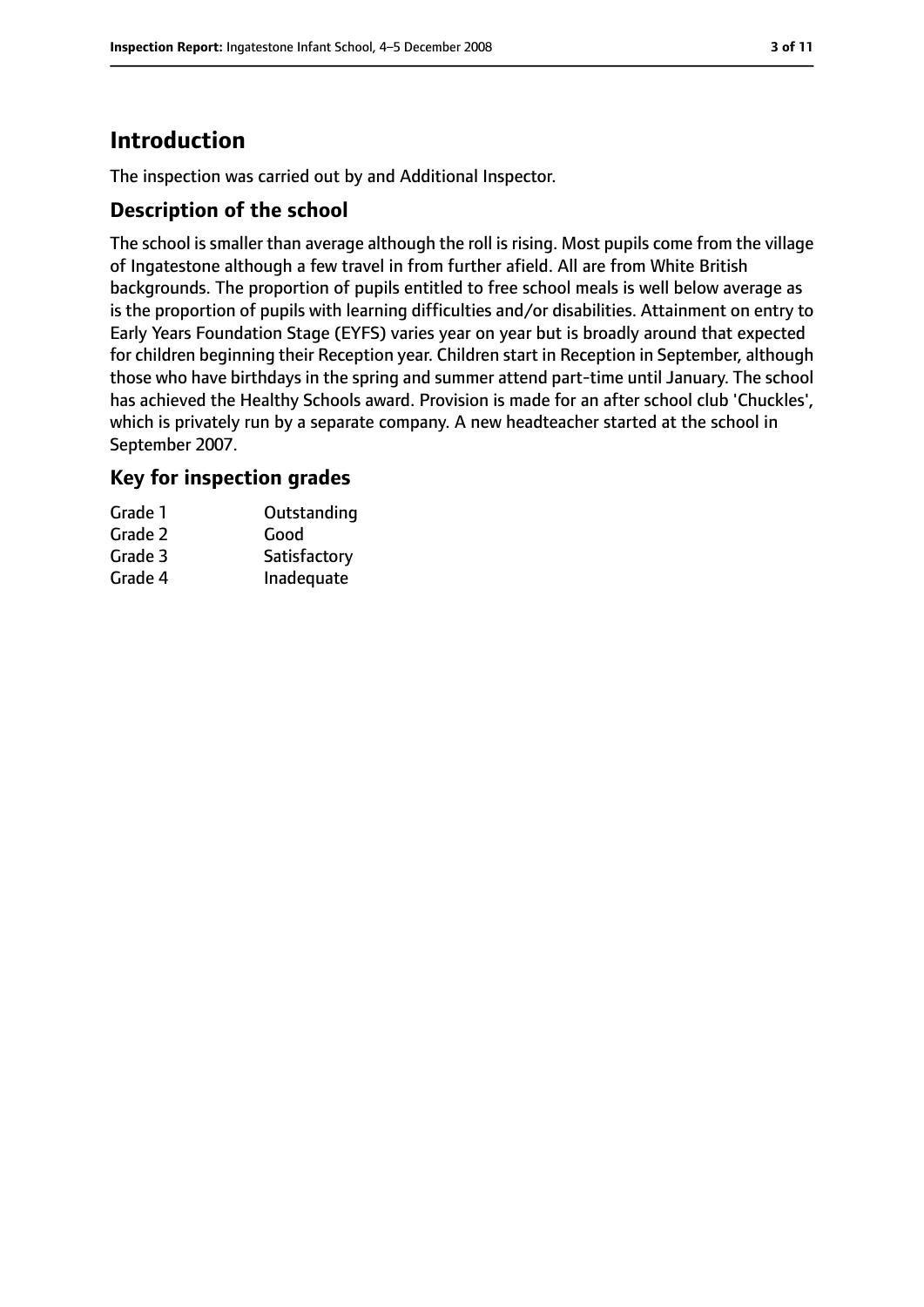# **Overall effectiveness of the school**

#### **Grade: 2**

Ingatestone Infants is a good school. Although there have been several changes in leadership and staff over the past few years, improving pupils' achievement has remained a top priority. The current headteacher quickly gained an accurate picture of the school's strengths and weaknesses when she started last year. She also gained the confidence and respect of staff so that improvements could occur quickly. This is why results in the national assessments for Year 2 pupils rose so much in 2008. Current standards are above average in reading, writing and mathematics. Pupils achieve well in all three areas, although they do better in reading and writing than they do in mathematics. The school knows that the gap between literacy and mathematics standards is too wide and improvement in pupils' achievement in mathematics, especially amongst the more able boys, continues to have a high priority.

The overwhelming majority of parents are very pleased with their children's education. They value particularly the approachability of the headteacher and the willingness of staff to listen and respond to their concerns. Parents are also very impressed with the way the school has involved them in the new way of teaching literacy. One parent commented, 'I like the way the school runs sessions for parents to learn how to use and implement the new methods at home.' These effective partnerships, especially in literacy, contribute greatly to pupils' good progress.

Pupils achieve well because the teaching is good. All the adults are very welcoming to the pupils and this means they feel safe, secure and ready to learn. Teachers carefully check pupils' progress in reading, writing and mathematics so they can quickly identify those that are falling behind. These pupils receive support in small groups to help them gain confidence and take the next steps in their learning. Teachers have begun to involve pupils more in evaluating their own learning and are also trying to improve marking procedures to give pupils better advice. These are recent initiatives however and are not firmly established.

The school takes good care of its pupils; arrangements for their safety and welfare meet current requirements. Pupils thoroughly enjoy a wide range of practical, stimulating activities provided through the curriculum. They are confident, polite and respectful and they behave extremely well in lessons and around the school. They know how to keep safe, for example one Year 1 pupil described why electricity can be dangerous. 'You mustn't touch light bulbs,' she warned, 'because you could burn your fingers.' Pupils contribute much to school life through their efforts on the school council and as playground buddies. Their excellent attitudes to living healthy lives arise in no small part from the school's commitment to providing nutritious school lunches and good advice about fitness. They leave the school well prepared for the next phase of their education.

Governors provide good support and challenge to the headteacher and staff. The school rigorously reviews its performance and involves subject leaders well in analysing strengths and weaknesses. Consequently, school priorities are well founded and progress in them regularly checked. The momentum of improvement over the past year demonstrates the strength of its leadership at all levels as well as the school's good potential to improve further.

#### **Effectiveness of the Early Years Foundation Stage**

#### **Grade: 2**

Children quickly settle into school life because of the well-organised induction system which results in them feeling secure and ready to learn. They make good progress and the majority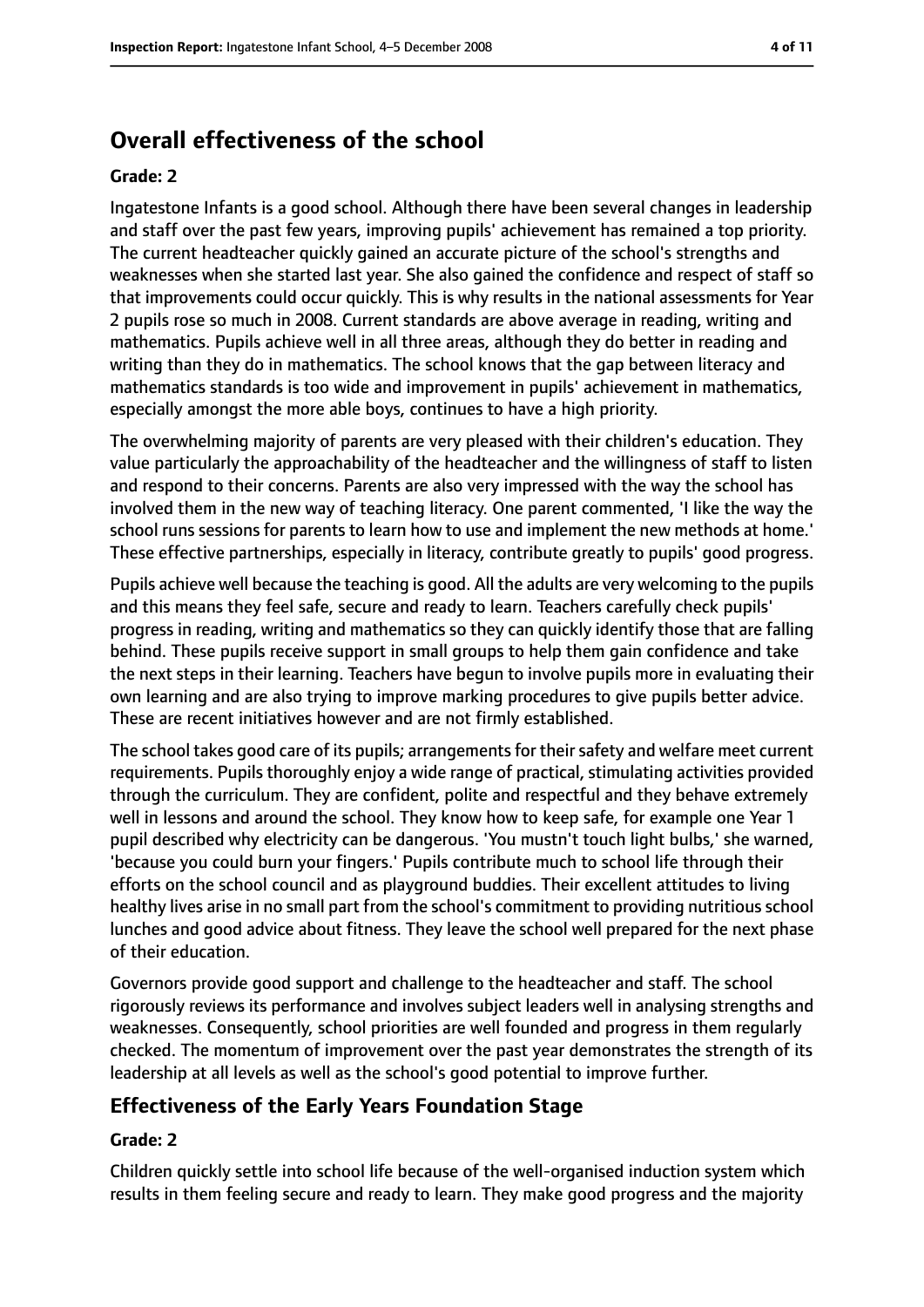reach the goals expected of them by the time they transfer to Year 1. Children make especially good progress in their personal, social and emotional development because they are encouraged from the very beginning to take responsibility and become independent learners. They thoroughly enjoy all the activities organised for them, taking turns and sharing equipment when necessary. The younger children, who do not attend full-time until January, reach lower standards than their classmates, especially in communication, language and literacy. Nonetheless, they still achieve well and most start in Year 1 with secure skills. There is a good balance between child-initiated and adult led opportunities, with clear assessment systems to ensure children's progressistracked systematically over the year. Staff give careful attention to children's welfare, health and safety. The classroom and outdoor area are safe, well-maintained and clean. The good relationships forged with parents during these early days form a firm basis for effective partnerships in the future.

## **What the school should do to improve further**

- Improve the achievement of more able pupils in mathematics, especially boys, to close the gap between literacy and mathematics standards.
- Fully embed strategies to provide effective advice to pupils about how to improve their work and enable them to be more involved in evaluating their own learning.

# **Achievement and standards**

#### **Grade: 2**

Pupils achieve well in Years 1 and 2 and typically reach above average standards by the end of Year 2. From 2005 to 2007, standards were just a little above average but the 2008 national tests showed a sharp rise in pupils' attainment. All pupils reached nationally expected levels and good proportions attained above the expected levels in reading and writing. Mathematics standards though much improved, were not as high, mainly because boys did not achieve as well as girls. The improvement seen in 2008 is continuing; the school's tracking data indicates that reading standards will be even higher, with a very large proportion of pupils likely to reach the higher level 3. Pupils make good progress in writing because of a school focus on literacy, which is helping to provide pupils with secure basic skills. Pupils with moderate learning difficulties do well, mainly because of the good levels of support they receive during lessons.

# **Personal development and well-being**

#### **Grade: 2**

Spiritual, moral, social and cultural development is good. Pupils develop very positive attitudes to learning. They thoroughly enjoy all the practical activities organised for them, for example in information and communication technology, when Year 1 and 2 pupils made pictures of snowmen to illustrate the stories they had written. Attendance is above average and behaviour is excellent. Pupils play happily together in the playground and work together extremely well in lessons. They have a really firm understanding of how to keep fit and healthy. All pupils participate enthusiastically with staff in the daily aerobics session in the hall. They enjoy hearing about how to keep fit from one of the parents and know the benefits of a balanced diet, although those who take school lunches still look forward to chips on Fridays. Pupils know how to keep safe. They are confident that adults will sort out any problems they might have in the playground, although they say these are rare. Pupils make a valuable contribution to the village community, dancing at the Horticultural Show, performing concerts for friends and relatives, and competing in the 'Brentwood in Bloom' competition where they have won first prize for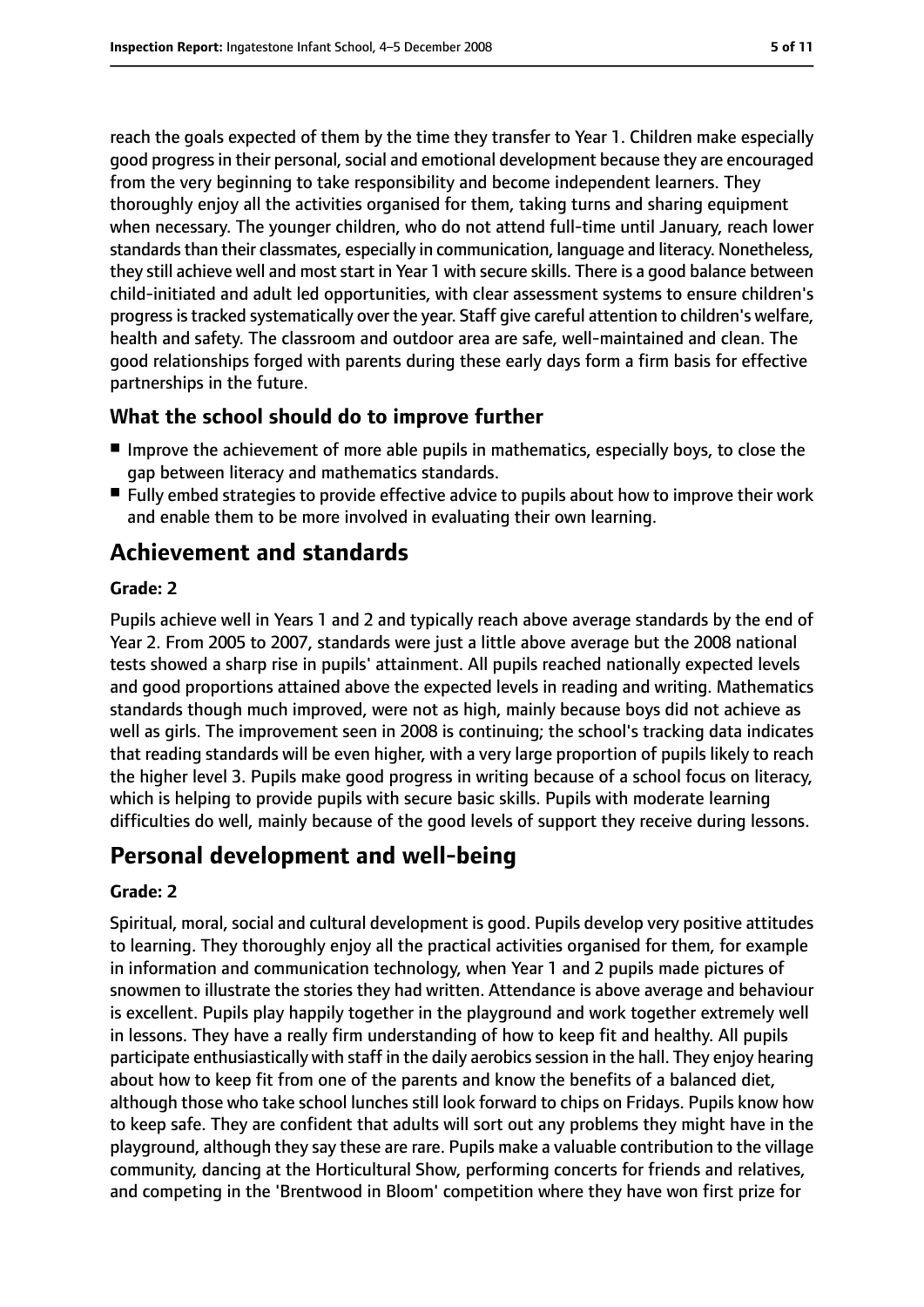the last four years. Pupils grow in confidence and leave the school with good skills and abilities, well prepared for the next stage of their education.

# **Quality of provision**

## **Teaching and learning**

#### **Grade: 2**

Relationships in lessons are very good and the stimulating activities provided engage pupils' interest and enthusiasm. Lessons usually move at a good pace and pupils spend a good amount of time working independently rather than just listening to the teacher. Grouping arrangements within and between classes ensure that pupils of different ages receive appropriate levels of work. Skilled teaching assistants provide good levels of support for those who have moderate learning difficulties or speech and language problems. Consequently, these pupils play a full part in lessons. Teachers use a wide range of strategies to successfully engage pupils' interest and maintain their concentration. They use interactive whiteboards very successfully to demonstrate new skills and help pupils understand new concepts. Pupils in turn use these confidently, showing good skills and understanding. Teachers are beginning to set clear success criteria for pupils so they can judge how well they have done in lessons. In addition, they are beginning to provide more guidance to pupils through marking about how to improve their work. These systems are fairly new however, and are not fully embedded in practice.

#### **Curriculum and other activities**

#### **Grade: 2**

The curriculum provides a good range of practical activities to ensure that pupils are actively engaged and consolidate their learning successfully. There is an appropriate emphasis on literacy and numeracy. The new strategy for teaching literacy, which began two years ago, has been very successful in improving reading and writing standards. The school is currently working to improve standards in mathematics. Teachers have attended training to improve their questioning skills in mathematics and to encourage them to provide pupils with more investigative activities. This is showing signs of success with Year 1 pupils working together to solve 'bear problems'. They had to work out how many biscuits and plates were needed for the bears to have a snack. Pupils used a range of strategies to solve the problems rather than being taught one specific method. Pupils benefit enormously from an excellent variety of visits to places of interest such as Bethnal Green Toy Museum. These help them to develop good personal and social skills as well as bringing different subjects to life. At present, the school is reviewing its curriculum to ensure that it meets the needs of the current organisation of mixed-age classes.

#### **Care, guidance and support**

#### **Grade: 2**

The school cares for children well. Arrangements for safeguarding children meet current requirements. Risk assessments are fully in place. Staff are aware of child protection procedures and what they should do if they have any concerns. They know pupils well and are able to spot problems quickly, offering support and advice when needed. Good links with pre-school playgroups ensure a smooth transition into Reception. Similarly effective links with the local junior school mean that pupils are prepared well for transfer and settle in quickly. Pupils with learning difficulties and/or disabilities receive good levels of help and advice. Their needs are carefully identified and programmes implemented to help them take the next steps in their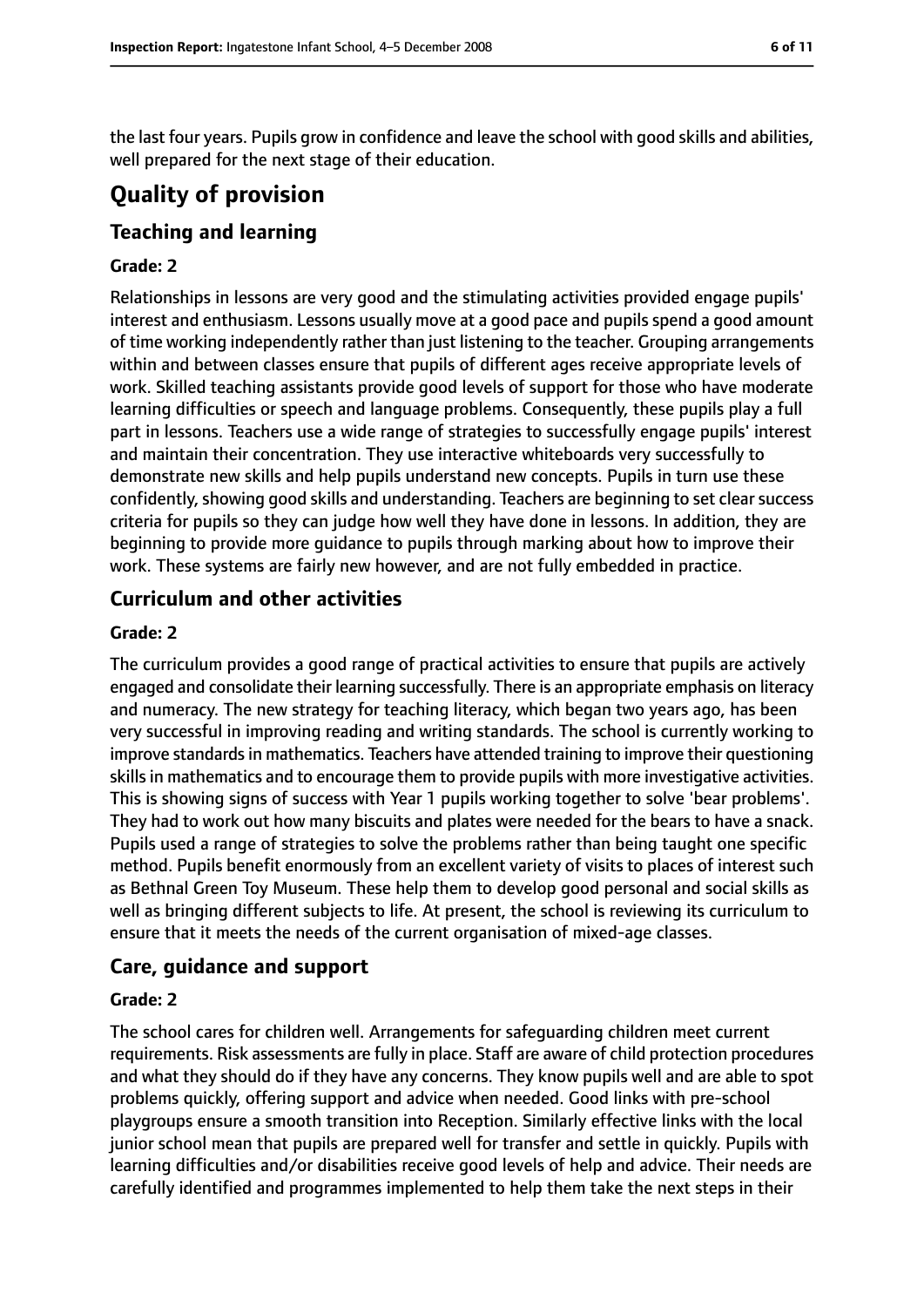learning. Academic guidance is good. Pupils' progress is tracked carefully in reading, writing and mathematics. The school is developing assessments in science this year.

#### **Leadership and management**

#### **Grade: 2**

The headteacher and subject leaders work well together in leading the drive for improvement. There is a clear focus on raising standards and teachers are held to account for the progress of their pupils. The school's evaluation of its performance is realistic and soundly based on outcomes in pupils' academic and personal achievements. Staff and governors also provide a useful input so that all are aware of strengths and areas for improvement. The very thorough analysis that is made of assessment data to identify patterns and trends and the regular monitoring of teaching quality, guide the focus of the school's priorities. Actions taken to improve performance have proved effective in turning around weaknesses. Targets are effectively used with pupils to drive up standards, and to provide a clear focus to teachers' work. Successful links with businesses and organisations in the local community, for example the library and bookshop, and with a school in India demonstrate a good commitment to promoting community cohesion. Governors monitor and challenge the school's work in many ways, including an Annual Governors' Day when governors attend for a full day to gain a picture of school life. Good levels of information from the headteacher and subject coordinators mean they have an accurate view of performance and are able to direct resources appropriately.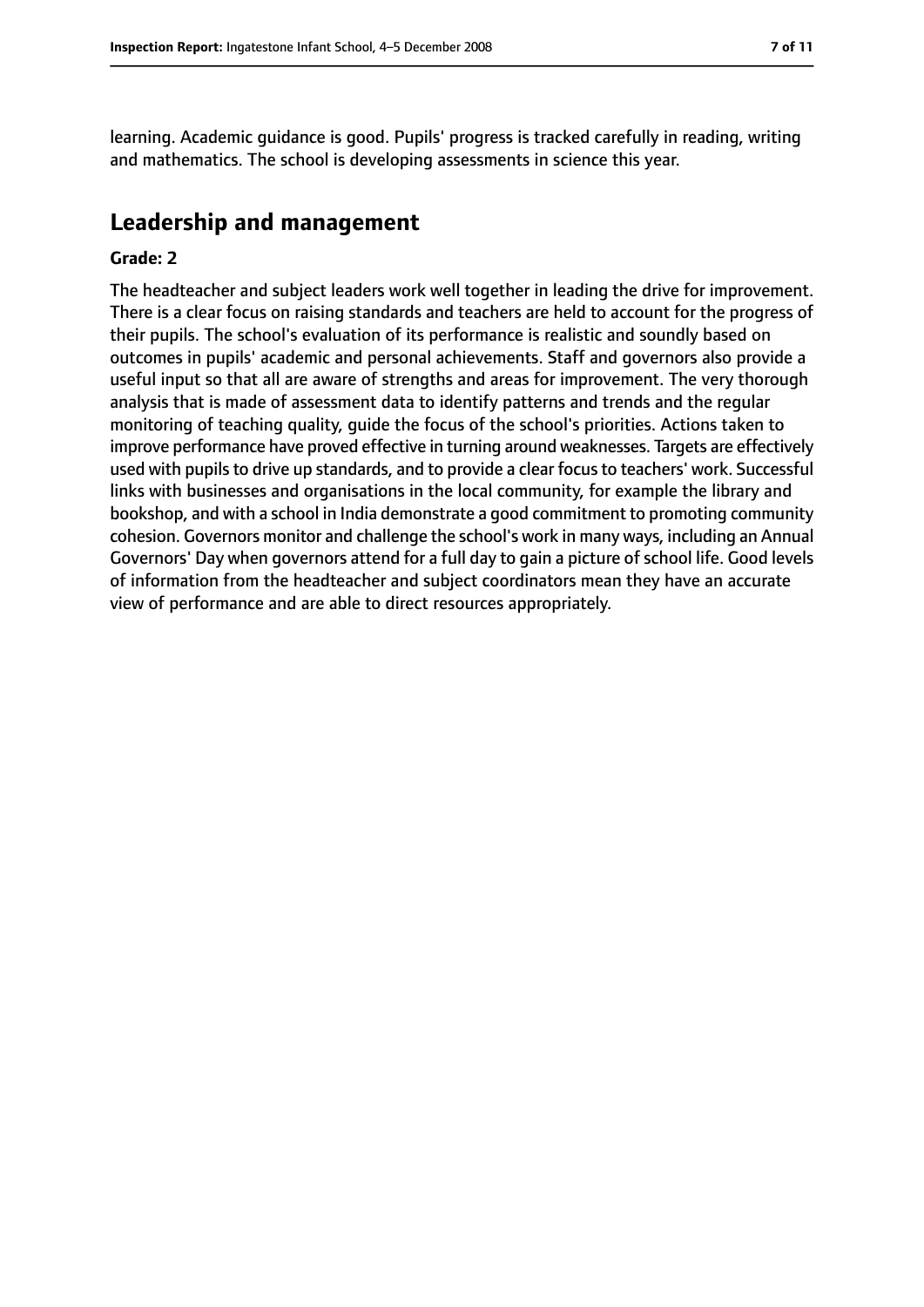**Any complaints about the inspection or the report should be made following the procedures set out in the guidance 'Complaints about school inspection', which is available from Ofsted's website: www.ofsted.gov.uk.**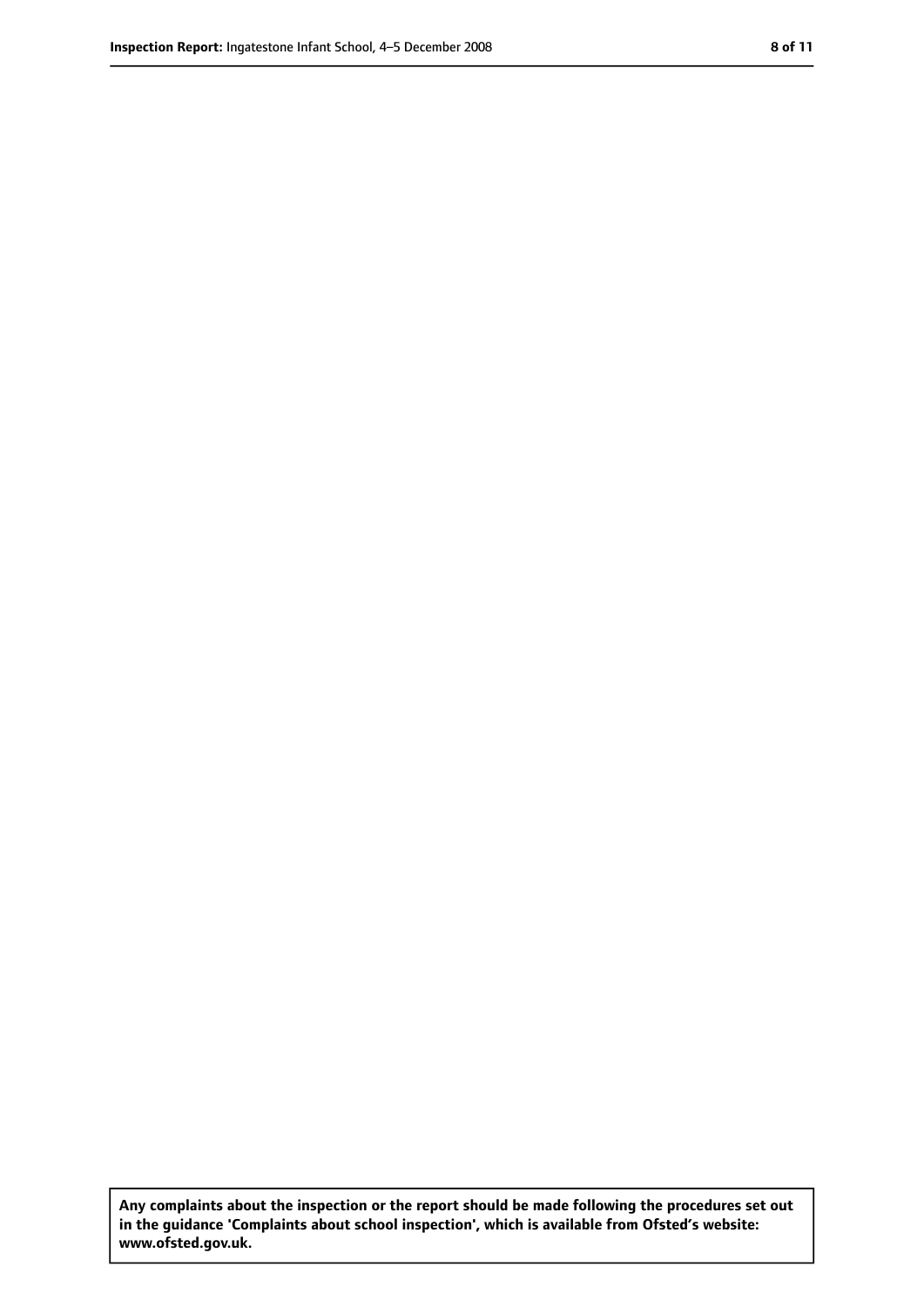# **Inspection judgements**

| Key to judgements: grade 1 is outstanding, grade 2 good, grade 3 satisfactory, and | <b>School</b>  |
|------------------------------------------------------------------------------------|----------------|
| arade 4 inadequate                                                                 | <b>Overall</b> |

### **Overall effectiveness**

| How effective, efficient and inclusive is the provision of<br>education, integrated care and any extended services in meeting the<br>needs of learners? |     |
|---------------------------------------------------------------------------------------------------------------------------------------------------------|-----|
| Effective steps have been taken to promote improvement since the last<br>inspection                                                                     | Yes |
| How well does the school work in partnership with others to promote learners'<br>well being?                                                            |     |
| The capacity to make any necessary improvements                                                                                                         |     |

# **Effectiveness of the Early Years Foundation Stage**

| How effective is the provision in meeting the needs of children in the<br><b>EYFS?</b>       |  |
|----------------------------------------------------------------------------------------------|--|
| How well do children in the EYFS achieve?                                                    |  |
| How good are the overall personal development and well-being of the children<br>in the EYFS? |  |
| How effectively are children in the EYFS helped to learn and develop?                        |  |
| How effectively is the welfare of children in the EYFS promoted?                             |  |
| How effectively is provision in the EYFS led and managed?                                    |  |

## **Achievement and standards**

| How well do learners achieve?                                                                               |  |
|-------------------------------------------------------------------------------------------------------------|--|
| The standards <sup>1</sup> reached by learners                                                              |  |
| How well learners make progress, taking account of any significant variations<br>between groups of learners |  |
| How well learners with learning difficulties and/or disabilities make progress                              |  |

#### **Annex A**

<sup>&</sup>lt;sup>1</sup>Grade 1 - Exceptionally and consistently high; Grade 2 - Generally above average with none significantly below average; Grade 3 - Broadly average to below average; Grade 4 - Exceptionally low.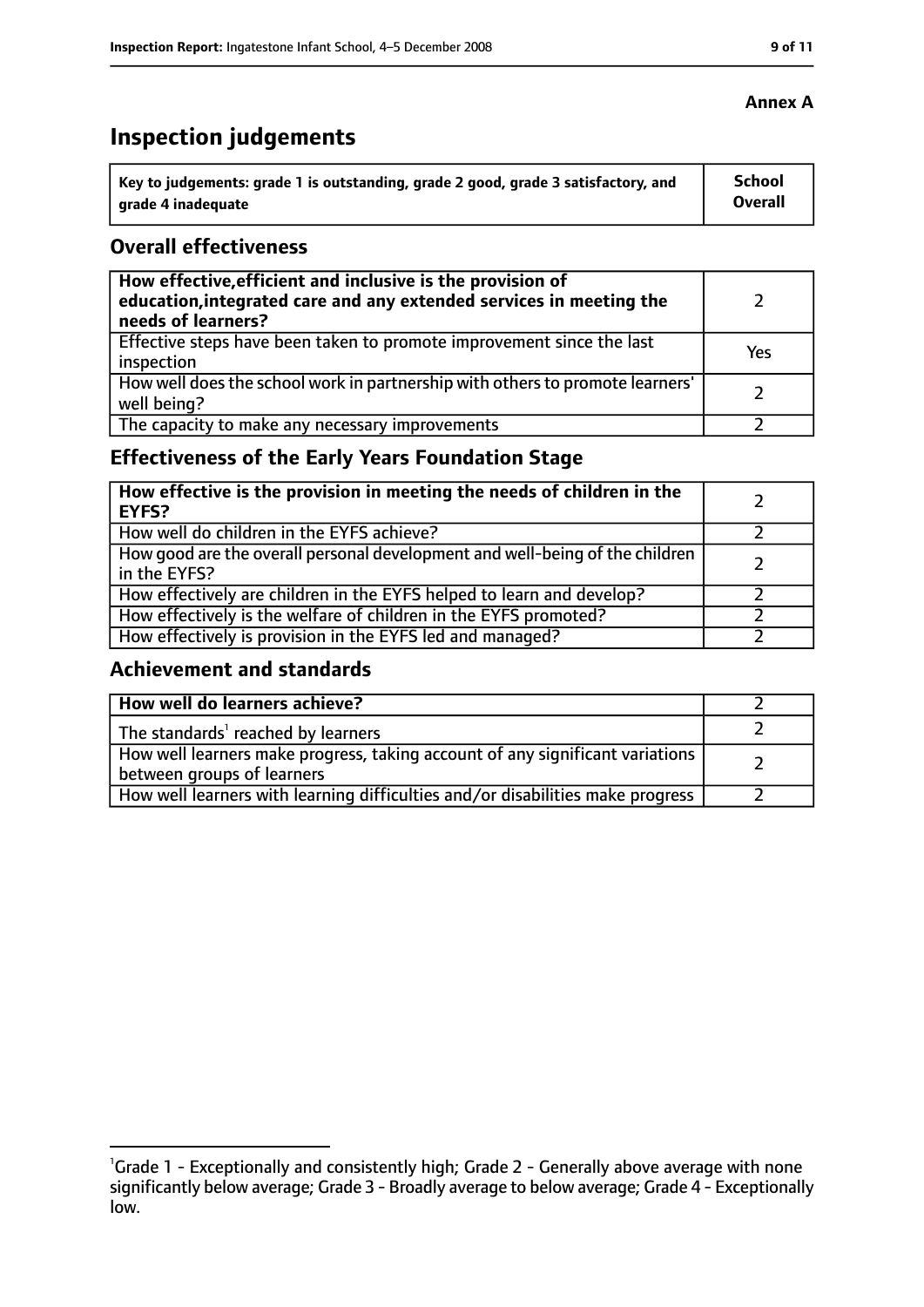# **Personal development and well-being**

| How good are the overall personal development and well-being of the<br>learners?                                 |  |
|------------------------------------------------------------------------------------------------------------------|--|
| The extent of learners' spiritual, moral, social and cultural development                                        |  |
| The extent to which learners adopt healthy lifestyles                                                            |  |
| The extent to which learners adopt safe practices                                                                |  |
| The extent to which learners enjoy their education                                                               |  |
| The attendance of learners                                                                                       |  |
| The behaviour of learners                                                                                        |  |
| The extent to which learners make a positive contribution to the community                                       |  |
| How well learners develop workplace and other skills that will contribute to<br>their future economic well-being |  |

# **The quality of provision**

| How effective are teaching and learning in meeting the full range of<br>learners' needs?              |  |
|-------------------------------------------------------------------------------------------------------|--|
| How well do the curriculum and other activities meet the range of needs and<br>interests of learners? |  |
| How well are learners cared for, quided and supported?                                                |  |

# **Leadership and management**

| How effective are leadership and management in raising achievement<br>and supporting all learners?                                              |     |
|-------------------------------------------------------------------------------------------------------------------------------------------------|-----|
| How effectively leaders and managers at all levels set clear direction leading<br>to improvement and promote high quality of care and education |     |
| How effectively leaders and managers use challenging targets to raise standards                                                                 |     |
| The effectiveness of the school's self-evaluation                                                                                               |     |
| How well equality of opportunity is promoted and discrimination eliminated                                                                      |     |
| How well does the school contribute to community cohesion?                                                                                      |     |
| How effectively and efficiently resources, including staff, are deployed to<br>achieve value for money                                          |     |
| The extent to which governors and other supervisory boards discharge their<br>responsibilities                                                  |     |
| Do procedures for safeguarding learners meet current government<br>requirements?                                                                | Yes |
| Does this school require special measures?                                                                                                      | No  |
| Does this school require a notice to improve?                                                                                                   | No  |